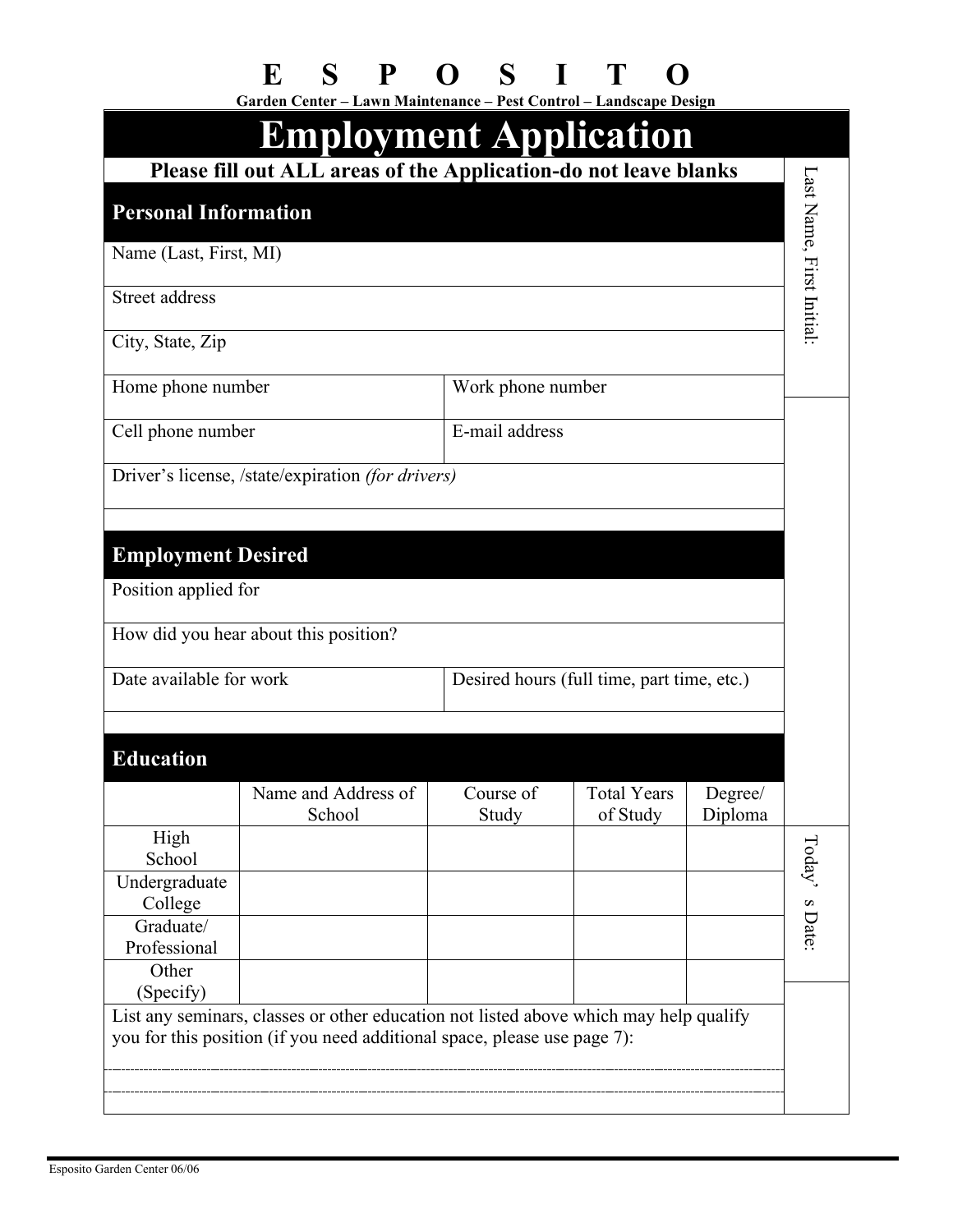**Garden Center – Lawn Maintenance – Pest Control – Landscape Design**

# **Employment Application**

#### **Employment History**

List below all present and past employers over the past ten years, strting with your **MOST RECENT** employer. Account for all periods of unemployment. **You must complete this section** even if attaching a resume. May we contact your current employer?  $\Box$  YES  $\Box$  NO

| 1. | Employer (current $\Box$ Yes $\Box$ No)                  |                  | End<br><b>Start</b>          |        | Essential job functions of |  |
|----|----------------------------------------------------------|------------------|------------------------------|--------|----------------------------|--|
|    |                                                          |                  | Date                         | Date   | final position             |  |
|    | Address                                                  |                  |                              |        |                            |  |
|    |                                                          |                  |                              |        | 1.                         |  |
|    | City, State, Zip                                         |                  | <b>Starting</b>              | Ending |                            |  |
|    |                                                          |                  | Salary                       | Salary | 2.                         |  |
|    | Phone number                                             |                  |                              |        |                            |  |
|    |                                                          |                  |                              |        | 3.                         |  |
|    | Fax number                                               | Supervisor $(s)$ |                              |        |                            |  |
|    |                                                          |                  |                              |        | 4.                         |  |
|    | Job position( $s$ )                                      |                  | E-mail address of supervisor |        |                            |  |
|    |                                                          |                  |                              |        |                            |  |
|    | Reason(s) for leaving                                    |                  |                              |        |                            |  |
|    |                                                          |                  |                              |        |                            |  |
|    | What value did you add to this company or its customers? |                  |                              |        |                            |  |
|    |                                                          |                  |                              |        |                            |  |
|    |                                                          |                  |                              |        |                            |  |
|    |                                                          |                  |                              |        |                            |  |

| Employer                                                 |                  | <b>Start</b>                 | End    | Essential job functions of |  |
|----------------------------------------------------------|------------------|------------------------------|--------|----------------------------|--|
|                                                          |                  | Date                         | Date   | final position             |  |
| Address                                                  |                  |                              |        |                            |  |
|                                                          |                  |                              |        | 1.                         |  |
| City, State, Zip                                         |                  | Starting                     | Ending |                            |  |
|                                                          |                  | Salary                       | Salary | 2.                         |  |
| Phone number                                             |                  |                              |        |                            |  |
|                                                          |                  |                              |        | 3.                         |  |
| Fax number                                               | Supervisor $(s)$ |                              |        |                            |  |
|                                                          |                  |                              |        | 4.                         |  |
| Job position(s)                                          |                  | E-mail address of supervisor |        |                            |  |
|                                                          |                  |                              |        |                            |  |
| Reason(s) for leaving                                    |                  |                              |        |                            |  |
|                                                          |                  |                              |        |                            |  |
| What value did you add to this company or its customers? |                  |                              |        |                            |  |
|                                                          |                  |                              |        |                            |  |
|                                                          |                  |                              |        |                            |  |
|                                                          |                  |                              |        |                            |  |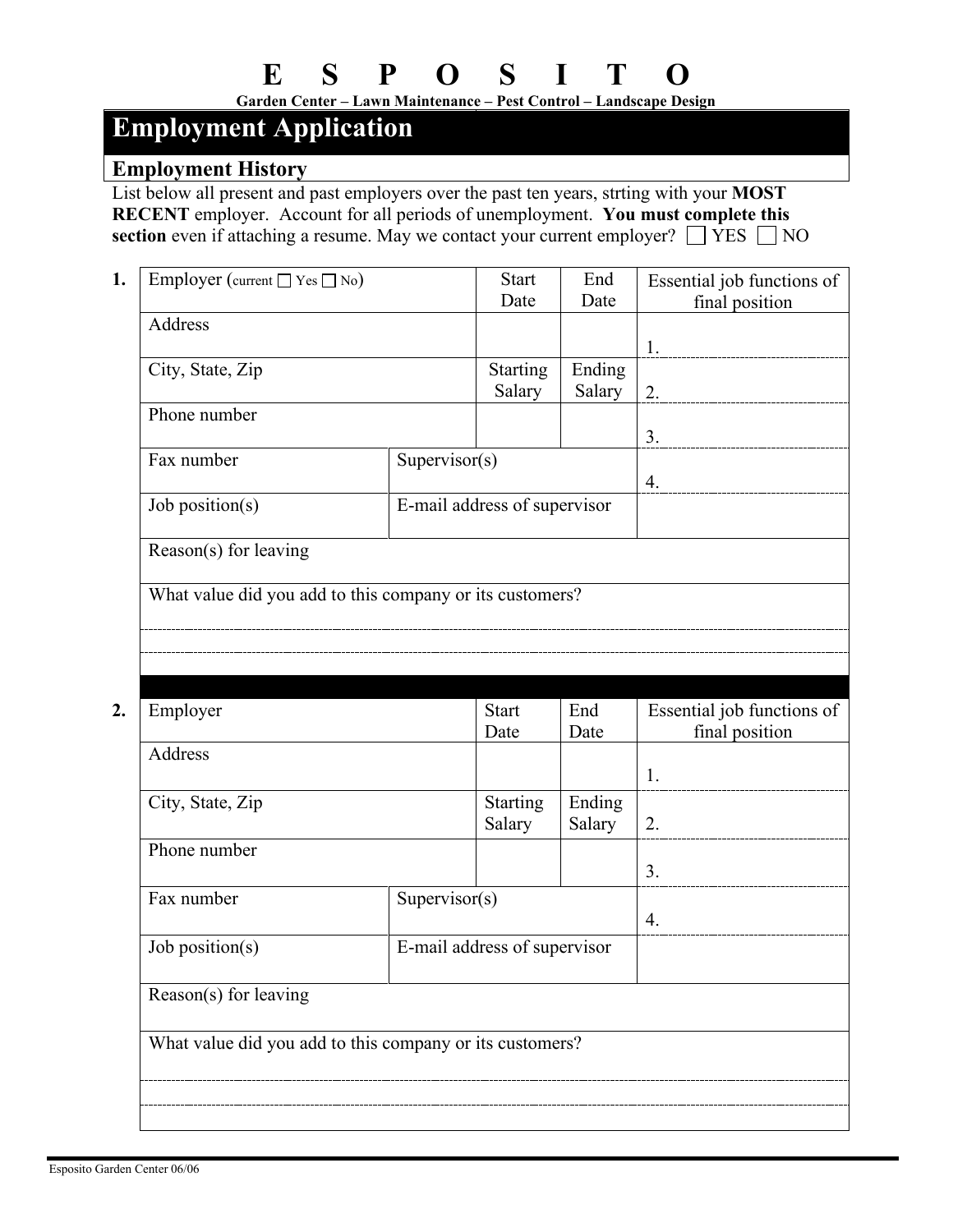**Garden Center – Lawn Maintenance – Pest Control – Landscape Design**

### **Employment Application**

## **Employment History**

| 3.                                                                                                                            | Employer                                                                                     |                              | <b>Start</b><br>Date      | End<br>Date      |              | Essential job functions of<br>final position |                           |
|-------------------------------------------------------------------------------------------------------------------------------|----------------------------------------------------------------------------------------------|------------------------------|---------------------------|------------------|--------------|----------------------------------------------|---------------------------|
|                                                                                                                               | Address                                                                                      |                              |                           |                  | 1.           |                                              |                           |
|                                                                                                                               | City, State, Zip                                                                             |                              | <b>Starting</b><br>Salary | Ending<br>Salary | 2.           |                                              |                           |
|                                                                                                                               | Phone number                                                                                 |                              |                           |                  | 3.           |                                              |                           |
|                                                                                                                               | Supervisor $(s)$<br>Fax number                                                               |                              |                           |                  | 4.           |                                              |                           |
|                                                                                                                               | Job position( $s$ )                                                                          | E-mail address of supervisor |                           |                  |              |                                              |                           |
|                                                                                                                               | Reason(s) for leaving                                                                        |                              |                           |                  |              |                                              |                           |
|                                                                                                                               | What value did you add to this company or its customers?                                     |                              |                           |                  |              |                                              |                           |
|                                                                                                                               |                                                                                              |                              |                           |                  |              |                                              |                           |
|                                                                                                                               |                                                                                              |                              |                           |                  |              |                                              |                           |
| <b>Additional Information</b>                                                                                                 |                                                                                              |                              |                           |                  |              |                                              |                           |
| Have you ever been employed with this company before?<br>If Yes, when?                                                        |                                                                                              |                              |                           |                  |              | $\Box$ Yes                                   | $\square$ No              |
|                                                                                                                               |                                                                                              |                              |                           |                  |              |                                              |                           |
| Do you have any friends or relatives employed by this company?<br>If Yes, please provide their names and relationship to you: |                                                                                              |                              |                           |                  | $\Box$ Yes   | $\Box$ No                                    |                           |
|                                                                                                                               |                                                                                              |                              |                           |                  |              |                                              |                           |
|                                                                                                                               |                                                                                              |                              |                           |                  |              |                                              |                           |
| Are you currently employed?<br>May we contact your employer?                                                                  |                                                                                              |                              |                           |                  |              | $\Box$ Yes<br>$\square$ Yes                  | $\Box$ No<br>$\square$ No |
| Are you currently on "lay off" status and subject to recall?<br>$\Box$ Yes                                                    |                                                                                              |                              |                           |                  | $\square$ No |                                              |                           |
|                                                                                                                               | If you are under 18 years of age, can you provide proof of your eligibility to<br>$\Box$ Yes |                              |                           |                  |              |                                              | $\square$ No              |
|                                                                                                                               | work?                                                                                        |                              |                           |                  |              |                                              |                           |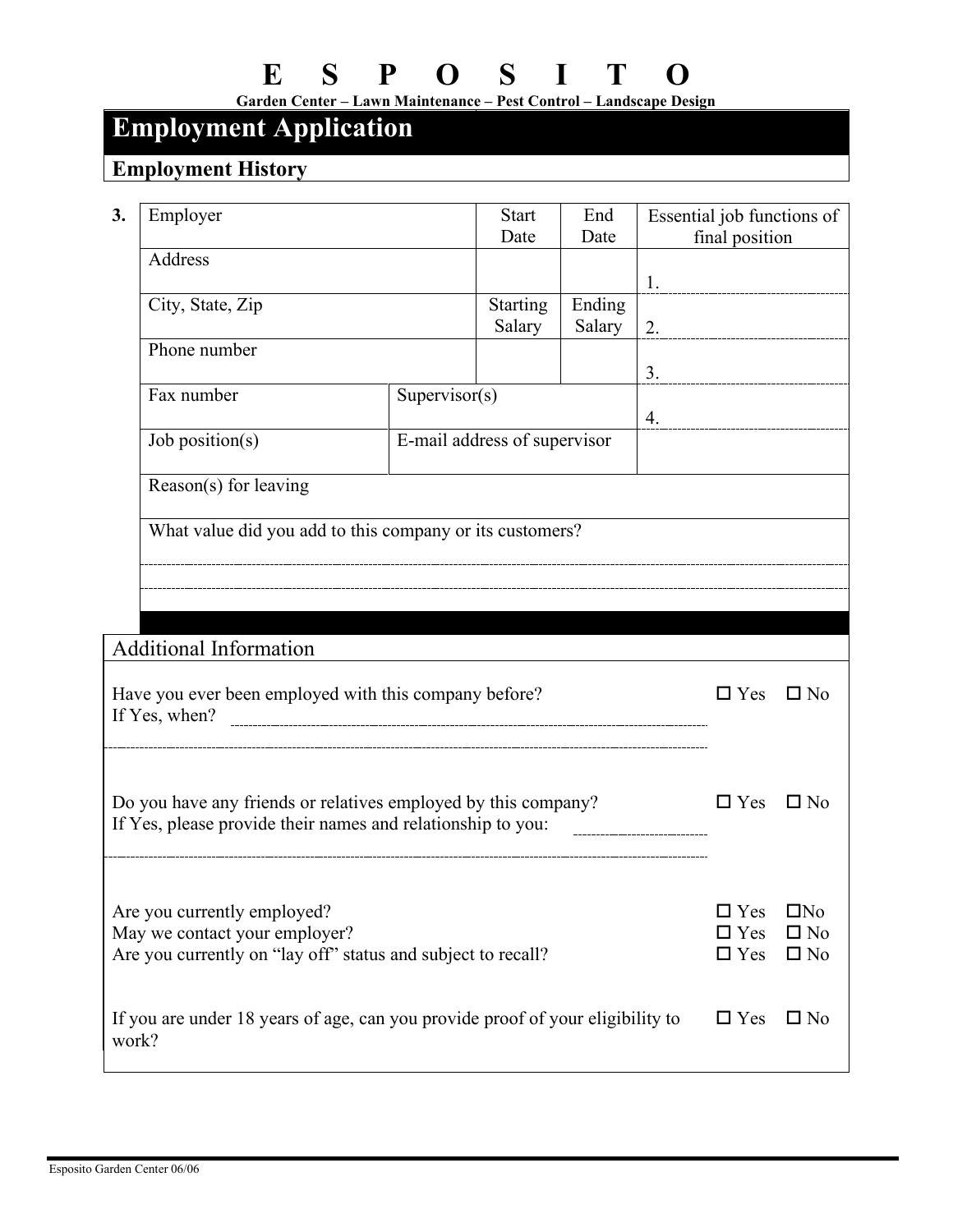**Garden Center – Lawn Maintenance – Pest Control – Landscape Design**

| <b>Employment Application</b>                                                                                                                                                                                              |                          |                            |
|----------------------------------------------------------------------------------------------------------------------------------------------------------------------------------------------------------------------------|--------------------------|----------------------------|
| If hired, can you provide proof of U.S. citizenship or proof of your legal right<br>to work in the U.S.?                                                                                                                   | $\Box$ Yes               | $\square$ No               |
|                                                                                                                                                                                                                            |                          |                            |
| If hired, are there any accommodations the company would need to provide so $\square$ Yes<br>that you can perform all those essential functions and duties of the position<br>being applied for?                           |                          | $\square$ No               |
| If driving is a requirement of the position applied for, have you in the last 7<br>years been convicted of Driving Under the Influence "(DUI)". A Driving<br>record may be required for the position you are applying for. | $\Box$ Yes               | $\square$ No<br>$\Box$ N/A |
| If hired, do you have a reliable means of transportation to and from work?                                                                                                                                                 | $\Box$ Yes               | $\square$ No               |
| If hired, would you be able to work overtime as needed?<br>Have you ever been convicted of a felony or misdemeanor?<br>If Yes, please explain:                                                                             | $\Box$ Yes<br>$\Box$ Yes | $\Box$ No<br>$\square$ No  |

**I CERTIFY that answers given herein are true and complete to the best of my knowledge. I authorize investigations of all statements contained in this application for employment as may be necessary in arriving at an employment decision. I understand that this application is not intended to be a contract of employment. In the event of employment, I understand that false or misleading information given on my application or interview may result in termination.** 

**Signature**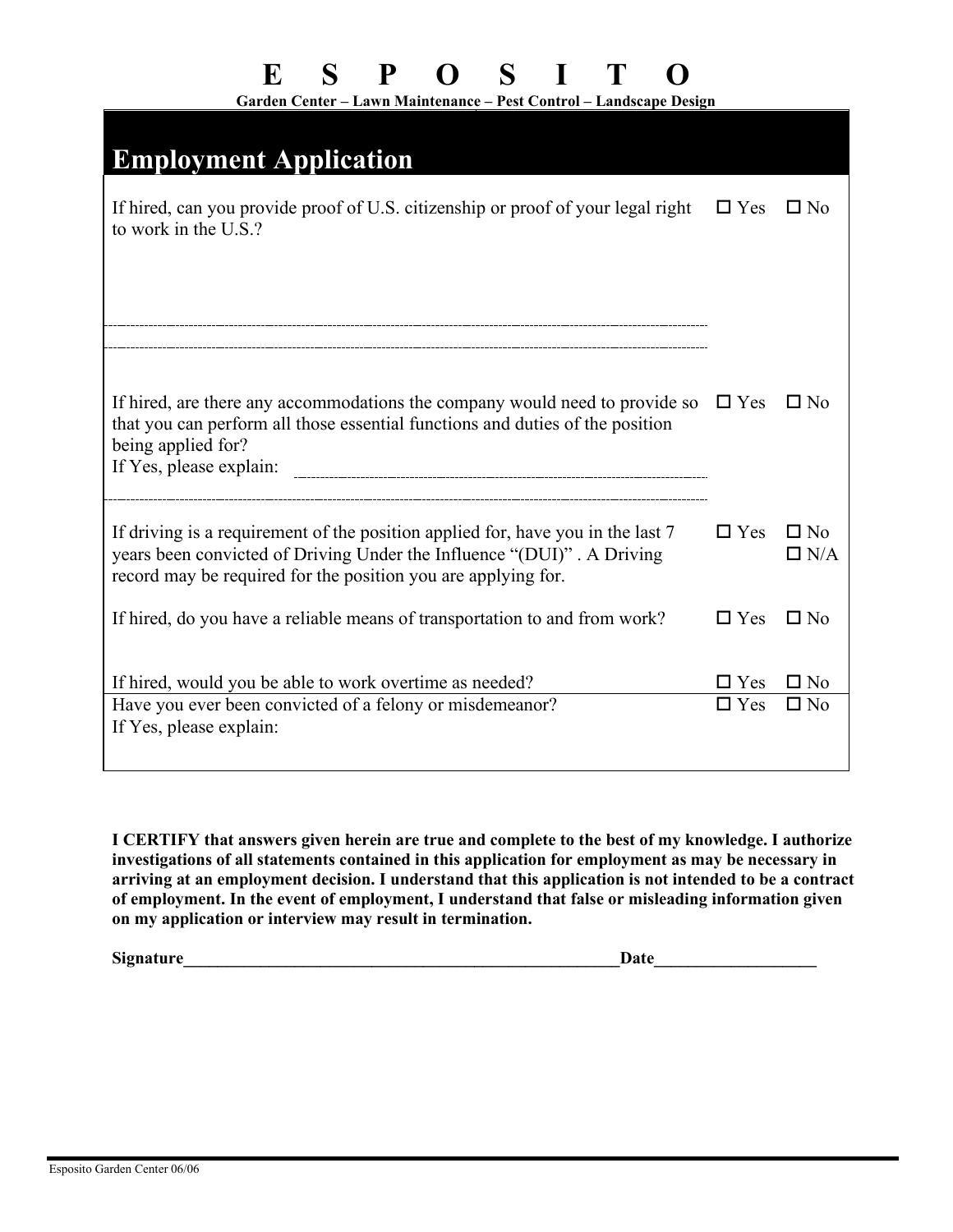**Garden Center – Lawn Maintenance – Pest Control – Landscape Design**

## **Policy Statements**

*Please read each statement closely and initial each acknowledging your understanding*

#### **Equal Employment Opportunity Statement**

This company is committed to the principles of equal employment opportunity and is committed to make employment decisions based on merit. We are committed to complying with all Federal, State and local laws providing for equal employment opportunities, as well as all laws related to terms and conditions of employment. The Company desires to maintain a work environment that is free of sexual harassment and discrimination due to race, religion, color, national origin, physical or mental disability, age or any other status protected by Federal, State or local laws. The Company will make reasonable efforts to accommodate those physical or mental limitations of an otherwise qualified employee unless undue hardship would result for the company.

#### **Discrimination and Sexual Harassment Policy Statement**

\_\_\_\_\_ This Company will not tolerate any form of unlawful discrimination, including sexual harassment. Any employee who engages in unlawful discrimination or sexual harassment will be subject to appropriate discipline, up to and including termination. Prohibited sexual harassment is defined as follows: Unwelcome sexual advances, requests for sexual favors and other verbal or physical conduct of a sexual nature constitutes sexual harassment when (1) submission to such conduct is made whether explicitly or implicitly a term or condition of an individual's employment; (2) Submission to or action of such conduct by an individual is used as the basis for employment decisions affecting such individuals; or (3) Such conduct has the purpose or effect of unreasonably interfering with an individual's work performance or creating an intimidating, hostile or offensive work environment.

#### **Disclosure to Applicants Concerning Drug/Alcohol Testing**

If you are offered a position with the Company, you will be given a drug/alcohol test as a condition of employment. Your refusal to timely submit to a drug/alcohol test or your failure to pass such a test means you will not be employed by this company. Neither the collector of specimens nor the medical professional who reviews the test results will be a company employee. The test results will be kept confidential. The individual undergoing testing will not be directly observed while providing the specimen unless there are reasonable grounds to believe the individual may alter or substitute the specimen. Negative test results are required as a condition of employment.

#### **Complete and Accurate Information**

I hereby certify that I have not knowingly withheld any information that might adversely affect my chances for employment and that the answers given by me are true and correct to the best of my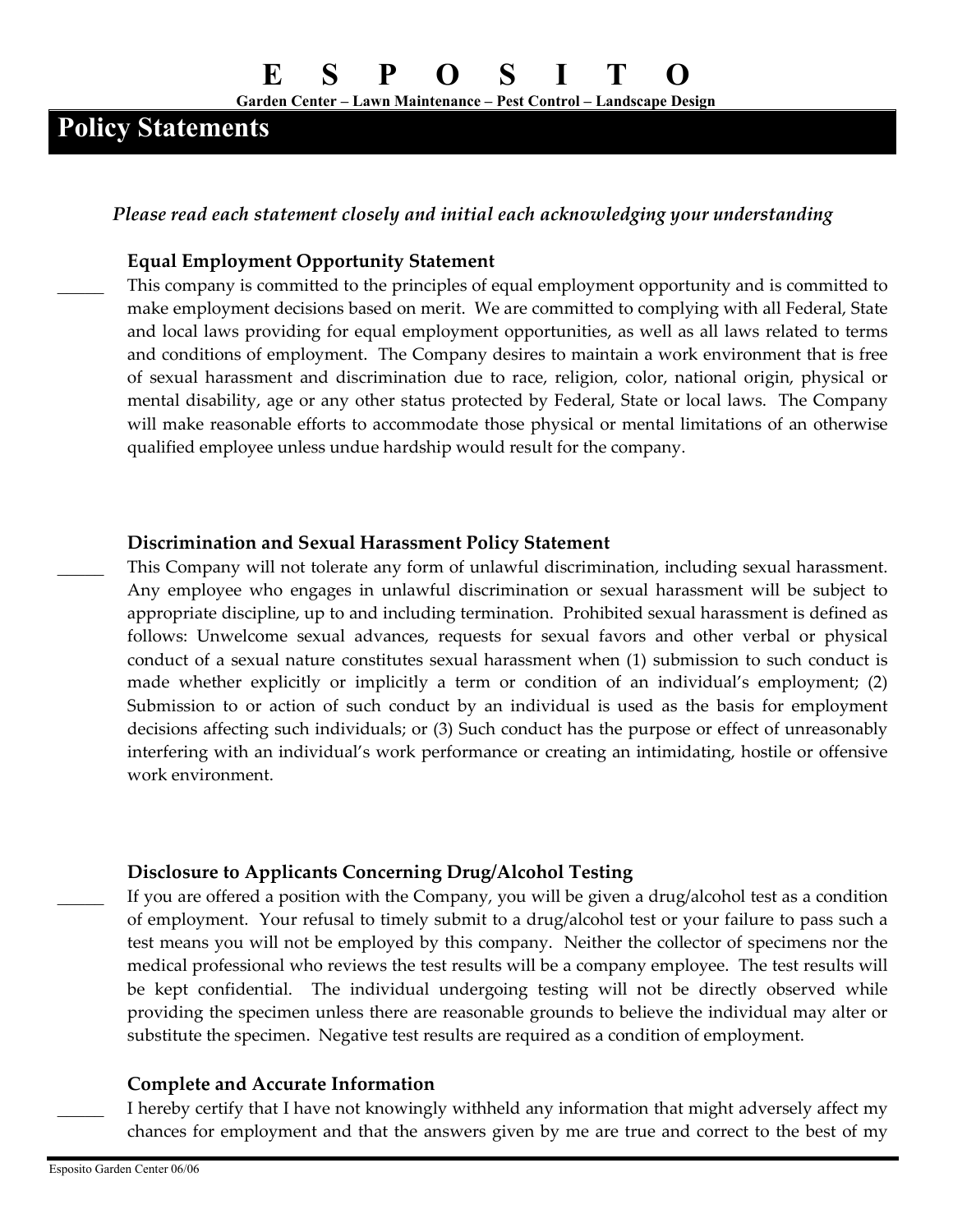#### **Garden Center – Lawn Maintenance – Pest Control – Landscape Design**

knowledge. I further certify that I have personally completed this application. I understand that any omission or misstatement of material fact on this application, or any other document used to secure employment, shall be grounds for rejection of this application or for immediate discharge if I am employed, regardless of the time elapsed before discovery.

### **At-Will Employment**

I understand and agree that if I am employed, my employment will be "at-will", which means that the Company may terminate the employment relationship at any time, with or without cause and with or without notice. Likewise, the Company will respect my right to terminate my employment at any time, with or without cause and with or without notice. I further understand that any prior representation, whether expressed or implied to the contrary is hereby superceded and that no promise or representation contrary to the foregoing is binding on the Company unless made in writing and signed by the Company's president.

### **Investigation Authorization**

I authorize investigation into all statements and references contained in this application. Said investigation may include driving, criminal background, references and other background checks. By applying for this job, I also authorize post-hire investigation into my driving and criminal background.

### \_\_\_\_\_ **Company Obligation**

I understand and agree that the Company's acceptance of this job application does not mean that a position for which I am qualified is open (unless specifically posted) or that the company has agreed to hire me. I understand that the Company is under no obligation to hire me as the result of accepting this completed application.

### I HAVE READ AND UNDERSTAND THE ABOVE POLICY STATEMENTS AND AGREE TO BE BOUND BY THEM IF EMPLOYED BY THE COMPANY.